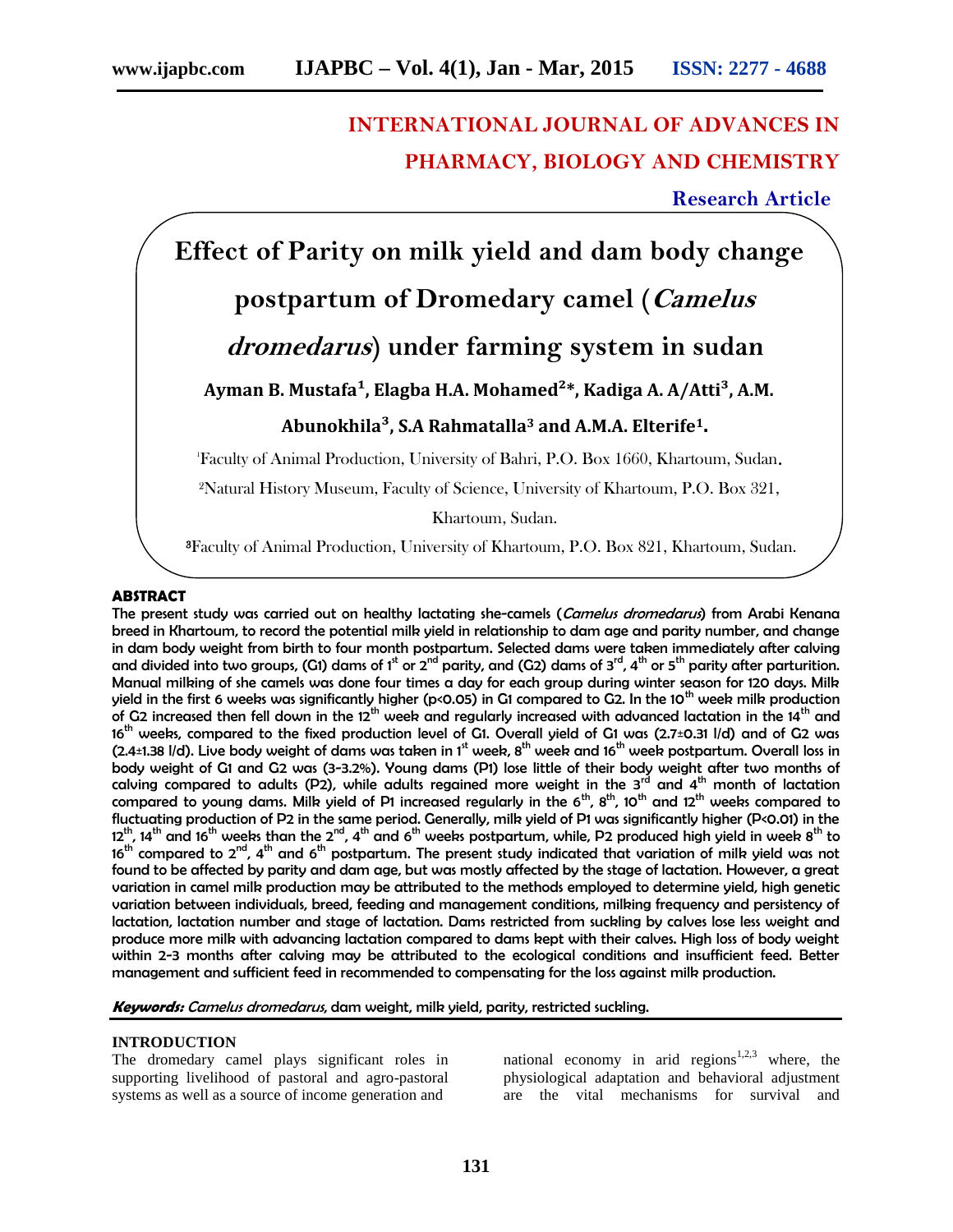reproduction of camels $4.5$ . Milk production by camels kept in Eastern Africa has been reported $67,8$ . Average daily milk yield was observed to range between 1.9 and 2.5% of body weight, during different stages of lactation in camel<sup>9</sup>, and it was stated that the mean daily milk yield of (18.68 L) from seven dromedaries constituted  $3.26\%$  of body weight<sup>10</sup>. The amount of milk which the calf drinks varies with its size, age and health, however, the amount of browsing material and water availability to the camel also determine the quantity suckled and the total quantity produced. Dromedary camel (*Camelus dromedarus*) is an important domestic animal in Sudan, as it is equipped to produce milk, meat and wool at comparatively low cost and at extremely harsh conditions<sup>11,12,13,14,15,16,17,18</sup>. The milking frequency largely depends on supply of and demands for milk, quantity of milk produced per animal, the number of milking animals, availability of other food for the herder's household, the sex, age and the health of calves. Moreover, in extensive systems of management, season exerts significant indirect effects on the quantity and quality of foodstuffs which, in turn, affect the milk production ability of the animals. Such information is needed to develop optimal breeding, development and marketing strategies for both meat and milk production programs. Therefore, the main objectives of this study are:

- 1) To evaluate the potential milk production capacity of the lactating dromedary she-camel in relationship to dam age, lactation number, milk yield and body weight change from birth to four month postpartum.
- 2) To assess body weight change of lactating she camel from birth to  $4<sup>th</sup>$  month postpartum.
- 3) To evaluate the interaction between dam body weight change and milk yield.

#### **MATERIAL AND METHODS**

#### **Study area and animals:**

The study was carried out in Al-Zakiat Camel Farm located in Bahri, at 15 km from Khartoum. The average of temperature during the experiment was 16°C (12 to 27°C). Ten healthy she-camels were selected from Arabi Kenana breed immediately after calving. The age of camels used in the experiment ranged from 6 to18 years, with mean live body weight of 477.13±32.29 kg. Similarity in body weight and breed were the criteria used to select dams.

#### **Experimental design :**

Selected dams were divided into two groups: Group one (G1) belonged to dam in first or second parity after parturition, and group two (G2) belonged to dam in third, fourth or fifth parity after parturition. A group of calves (FG) was freely suckling their dams,

and another group (RG) was restricted from suckling to see the effect of this treatment of milk yield and dam body weight. Milk yield of young and adult she camel was also recorded for sixteen weeks postpartum. Dams were kept together in one fence at the same environmental conditions under intensive system and same feeding and general management practices, supplemented with 2-2.5 kg/day of concentrated feed and a daily 3kg green alfalfa during the first two months. The concentrated feed was increased to 3.5-4 kg/day from the third month until the end of the experiment. Manual milking of she camels was done four times a day for each group during winter season for 120 days. Infected she camel was separated and kept as alone from the herd.

#### **Body weight measurement:**

Measurement of live body weight of dams was taken in  $1<sup>st</sup>$  week,  $8<sup>th</sup>$  week and  $16<sup>th</sup>$  week postpartum. Measurement of daily weight gain of camel was estimated according to formula given by $19,20$ . The following equation was used for the body weight estimation:

 $Y = SH(m) \times TG(m) \times HG(m) \times 50$ 

Where:  $Y = Body weight$ , SH (m) = Height of the shoulder in meter,  $TG(m) = The chest girth behind$ the chest pad in meter. HG  $(m)$  = The abdominal girth over the highest part of the hump in meter.

#### **Statistical analysis:**

Data was analyzed using the computer software (Statistics, version 8) and subjected to General Liner Model. ANOVA was run for milk yield and least significant differences test (LSD) was used to compare between means.

#### **RESULTS**

#### **Experiment I: Restricted Suckling:**

The change in body weight of dam during restricted sucking of calves is given in Table (1). No significant loss in body weight (P>0.05) was observed in dams of G1 and during the experimental period. Generally, less change was observed in live body of dam that restricted from suckling by calves compared to dam freely suckled by calves.

Table (2) and Figure (1) represent the milk yield of camel raised under semi-intensive system with free suckling (FC) and restricted calves (RC). FS gave almost same level of milk yield from the  $2<sup>nd</sup>$  week up to  $8<sup>th</sup>$  week, while the milk yield of RC decreased gradually and then increased in the  $8<sup>th</sup>$  week. The milk yield in the first 6 weeks was significantly higher (p<0.05) in FS compared to RC. In the  $10^{th}$ week milk production of RC increased then fell down in the  $12^{th}$  week and regularly increased with advanced lactation in the  $14<sup>th</sup>$  and  $16<sup>th</sup>$  weeks,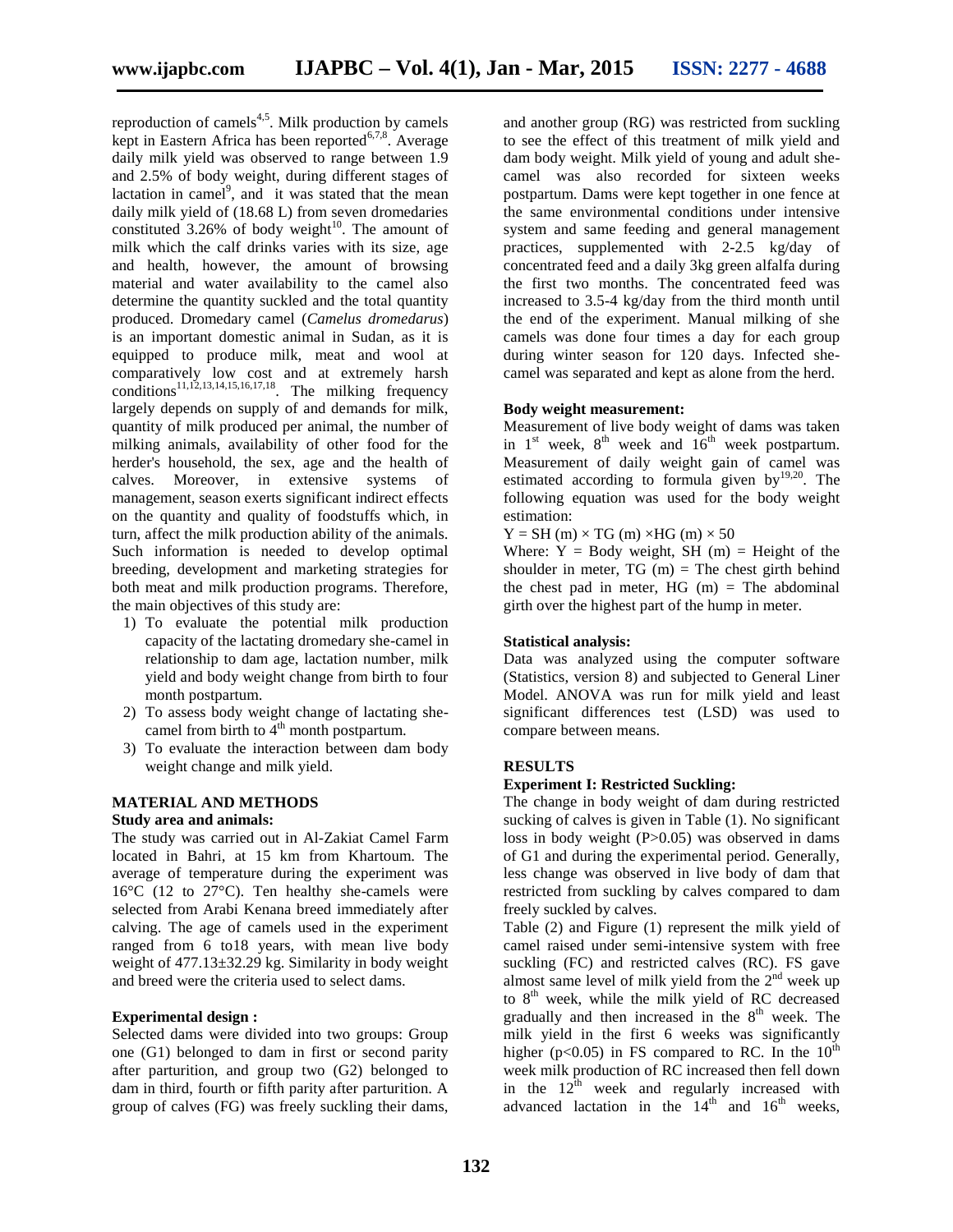compared to the almost fixed lower production level of FC. However, the overall milk yield was not significantly different between the two groups.

#### **Experiment II: Parity Order:**

Table (3) represents average live body weight of dam under intensive system at the beginning, middle and end of the experiment. Slight difference (P<0.05) of live body weight of dam was observed for P1 after one week of calving, as well as little loss during the first two months compared to P2. At the end of the experiment, P2 regained faster body weight with advanced lactation days compared to P1. Young dams lose little of their body weight after two months of calving compared to adults, while adults regained more weight in the third and fourth month of lactation compared to young dams.

Table (4) and Figure (2) show the results of milk yield of young and adult she-camel for sixteen weeks postpartum under intensive system. In the first month after calving, P1 produced same quantities of milk and with advanced lactation the yield was raised regularly in the  $6<sup>th</sup>$ ,  $8<sup>th</sup>$ ,  $10<sup>th</sup>$  and  $12<sup>th</sup>$  weeks compared to fluctuating production of P2 in the same period. Milk yield of P1was stable in last month of the experiment compared to P2.

Generally, milk yield of P1 was significantly higher  $(P<0.01)$  in the 12<sup>th</sup>, 14<sup>th</sup> and 16<sup>th</sup> weeks than the 2<sup>nd</sup>,  $4<sup>th</sup>$  and  $6<sup>th</sup>$  weeks postpartum (Figure 3), while, P2 produced high yield in the  $16<sup>th</sup>$ ,  $14<sup>th</sup>$ ,  $12<sup>th</sup>$ ,  $10<sup>th</sup>$  and  $8<sup>th</sup>$ compared to  $2<sup>nd</sup>$ ,  $4<sup>th</sup>$  and  $6<sup>th</sup>$  postpartum.

| Table1.                                                                                      |
|----------------------------------------------------------------------------------------------|
| Average percentage loss in body weight of dam under semi-intensive farming system during the |
| experimental periods.                                                                        |

| Treatment | $1st$ week | $8th$ week  | $16th$ week    | Overall        |  |  |  |  |  |
|-----------|------------|-------------|----------------|----------------|--|--|--|--|--|
|           | (B.W. kg)  | (% BW loss) | $(\%$ BW loss) | $(\%$ BW loss) |  |  |  |  |  |
| G1        | 407.33 a   | 3 a         | 2.93a          | 3 A            |  |  |  |  |  |
| G2        | 388.50 a   | 3.2a        | 2.95a          | 3.1A           |  |  |  |  |  |

Letters on the same column bearing same superscripts are not significant (P>0.05). (G1) are dams in  $1<sup>st</sup>$  or  $2<sup>nd</sup>$  parity, (G2) dams in  $3<sup>rd</sup>$ ,  $4<sup>th</sup>$  or  $5<sup>th</sup>$  parity after parturition.

#### **Table 2 Effect of restricted suckling (RC) and free suckling (FC) on milk yield of camel under semi-intensive farming system.**

|                | Weeks              |                 |                 |                   |                                                        |                  |                  |                  |                  |
|----------------|--------------------|-----------------|-----------------|-------------------|--------------------------------------------------------|------------------|------------------|------------------|------------------|
| Treatment      | 2 <sup>nd</sup>    | 4 <sup>th</sup> | 6 <sup>th</sup> | 8 <sup>th</sup>   | $10^{\text{th}}$                                       | 12 <sup>th</sup> | 14 <sup>th</sup> | $16^{\text{th}}$ | Overall          |
| FC (l/d)       | $2.8$ Abc          | $2.7$ abc       | $2.7$ abc       | 2.7abc            | 2.8abc                                                 | $2.83$ Abc       | 2.4Abc           | $2.83$ abc       | $7 \pm 0.31$ A   |
| $RC$ ( $1/d$ ) | 1.6 C              | 1.5c            | 1.4c            | 2.0 <sub>bc</sub> | 3.3ab                                                  | $2.5$ Abc        | 3.5A             | 3.5Ab            | $2.4 \pm 1.38$ A |
| Overall        | $2.23 \pm 1.03$ AB | $2.08 \pm 0.96$ | $2.03 \pm 1.2$  | $2.3 \pm 1.07$    | $3.1 \pm 0.6$                                          | $2.7 \pm 1.28$   | $2.9 \pm 1.01$   | $3.2 \pm 0.68$   | 2.5A             |
|                | $\sim$             | AB<br>.         | AB              | AB                | AB<br>$\sim$ $\sim$ $\sim$ $\sim$ $\sim$ $\sim$ $\sim$ | AB               | AB               | A                |                  |

Letter on the same column bearing same superscripts not significantly (P>0.05)

**Table 3 Average mean (%) of loss in dam body weight during the experimental periods under intensive farming system.**

| Treatment | $1st$ week | $8th$ week     | $16th$ week    | Overall        |  |
|-----------|------------|----------------|----------------|----------------|--|
|           | (BW kg)    | $(\%$ BW loss) | $(\%$ BW loss) | $(\%$ BW loss) |  |
| Gv        | 468.67 a   | 3.40a          | 0.867a         | 2.13A          |  |
| Ga        | 482.20 a   | 3.74a          | 0.72a          | 2.23 A         |  |
| Overall   | 475.43 A   | 3.6A           | 0.793 A        | 2.18A          |  |

Letter on the same column bearing same superscripts not significantly (P>0.05)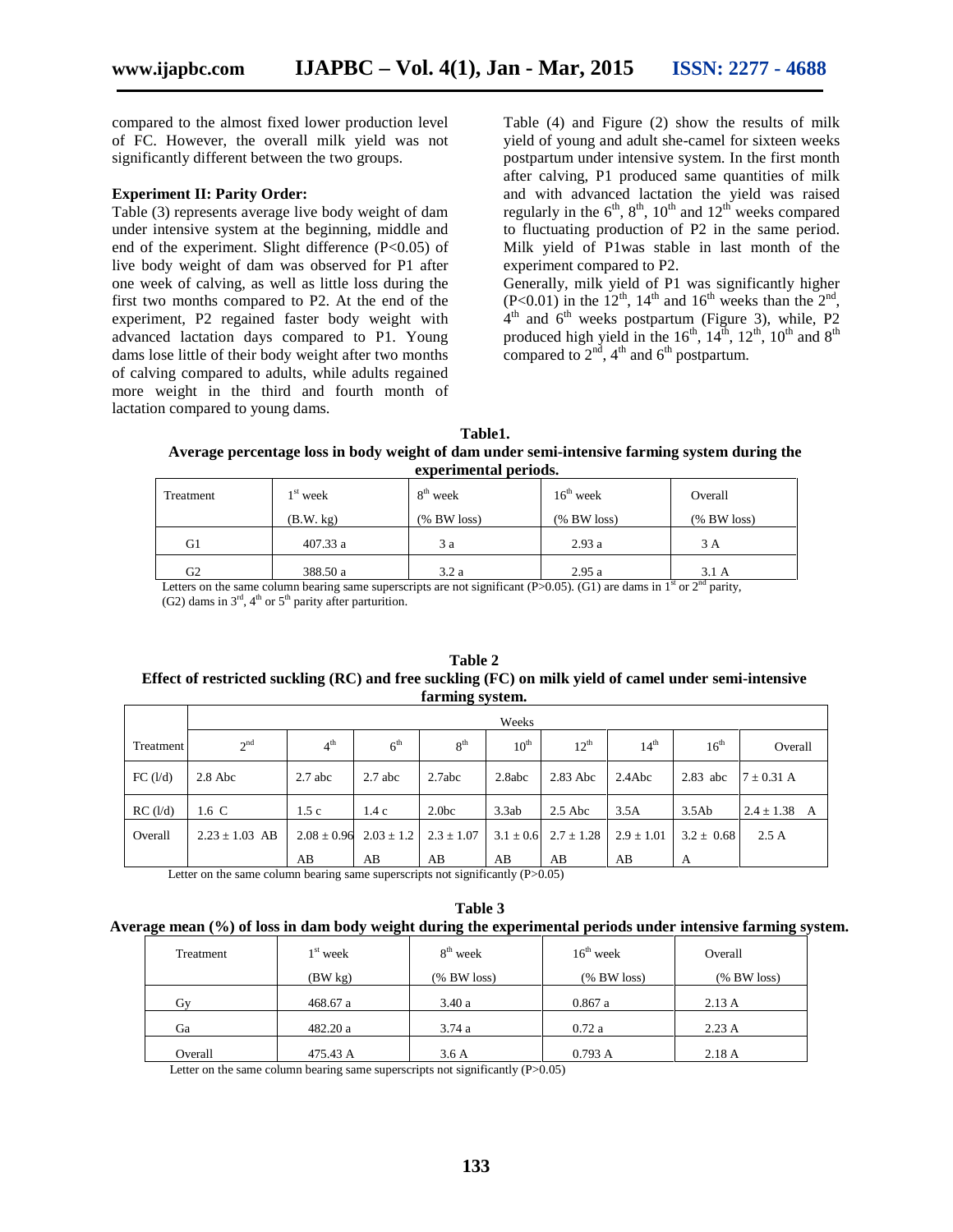|           | Effect of parity order on milk yield (L/d) of camel during experiment period under intensive farming system. |                 |                 |                 |                  |                  |                  |                  |                |
|-----------|--------------------------------------------------------------------------------------------------------------|-----------------|-----------------|-----------------|------------------|------------------|------------------|------------------|----------------|
|           | Weeks                                                                                                        |                 |                 |                 |                  |                  |                  |                  |                |
| Treatment | 2 <sup>nd</sup>                                                                                              | 4 <sup>th</sup> | 6 <sup>th</sup> | 8 <sup>th</sup> | $10^{\text{th}}$ | $12^{\text{th}}$ | 14 <sup>th</sup> | $16^{\text{th}}$ | Overall        |
| Gy        | 3.5                                                                                                          | 4               | 5.5             | 5.7             | 6.7              | 7.3              | 8                | 8                | $6.1 \pm 0.31$ |
|           | E                                                                                                            | de              | C <sub>d</sub>  | bcd             | abc              | Ab               | a                | a                | A              |
| Ga        | 3.5                                                                                                          | 4               | 4.1             | 6.5             | 7                | 6.7              | 7.8              | 8                | $5.9 \pm 1.38$ |
|           | E                                                                                                            | de              | De              | abc             | abc              | Abc              | a                | a                | A              |
| Overall   | $3.5 \pm 1.03$                                                                                               | $4 \pm 0.96$    | $4.8 \pm 1.2$   | $6.12{\pm}1.1$  | $6.87{\pm}0.6$   | $7.04 \pm 1.3$   | $7.9 \pm 1.01$   | $8 + 0.68$       | 2.5            |
|           | D                                                                                                            | <b>CD</b>       | C               | B               | AB               | AB               | А                | А                | А              |





**Figure 1**

**Milk yield of camels raised under semi-intensive system with free suckling (FC) and restricted calves (RC). calves (RC).**



**Figure 2 Percentage loss in dam body weight under intensive farming system.**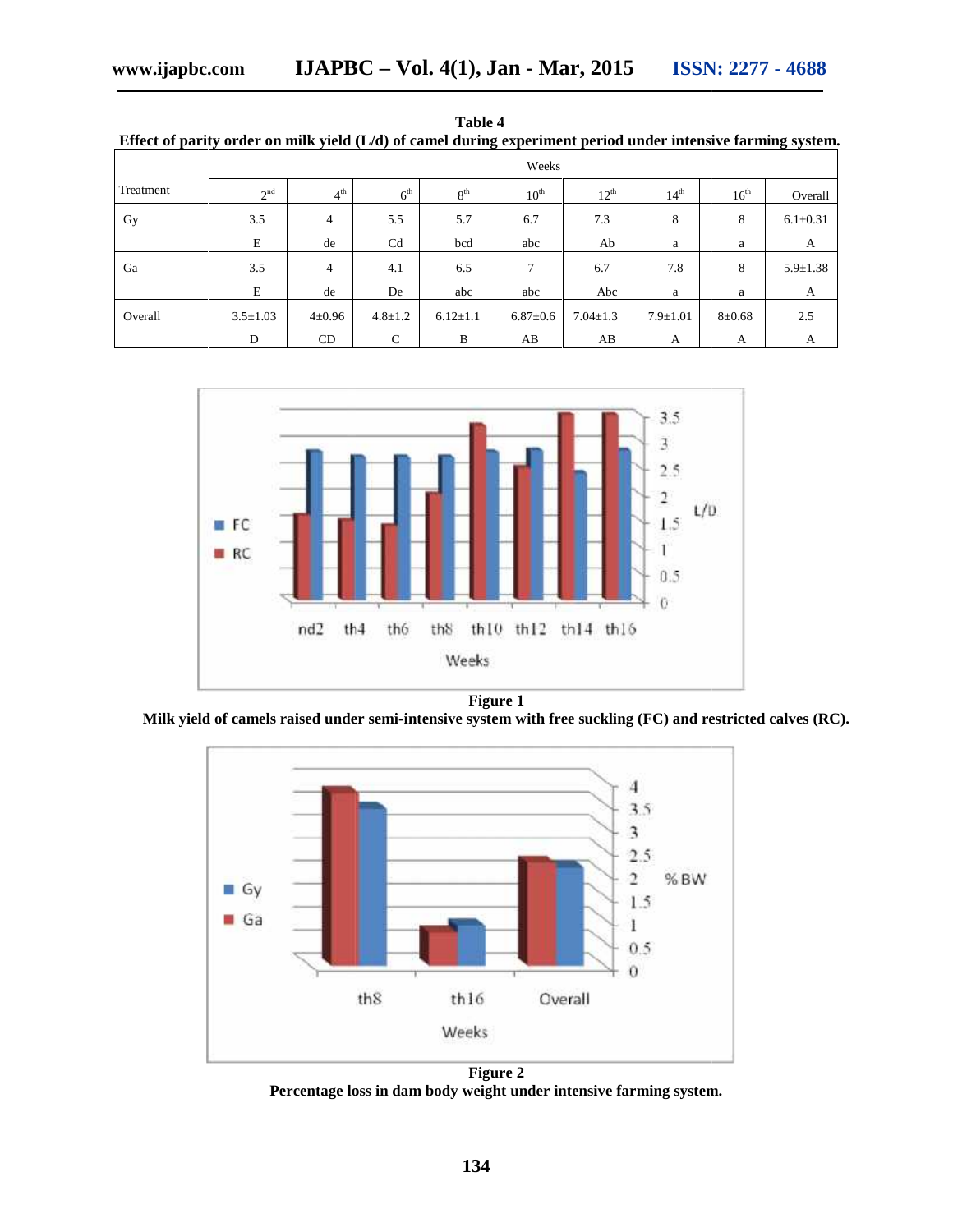

**Figure 3 Effect of parity order on milk yield (L/d) of camel under intensive farming system. Effect of** 

#### **DISCUSSION**

The present study indicated that variation in change of body weight after calving and during lactation may be due to the level of stress, physiological situation and ecological condition of the she-camel. The average mean of weight loss in dams restricted from suckling by calves is lower than those freely suckled by calves during experimental period. This may be attributed to the process of milk production than adding stress for calves suckling. Therefore, more loss of body weight was observed from dam that stimulated to produce milk needed to cover both stimulated to produce milk needed to cover both<br>suckling of calves and demand of consumer. Moreover, little loss of body weight and fat breakdown of FG, which may be coincided to live body weight and amount of fat deposited in. No available data of previous study was conducted in this area. According to<sup>21</sup> the dams that lose calves before the age of 16 weeks had a lower body weight change than the dam of surviving calves in intensive system. The present study indicated that variation in c<br>of body weight after calving and during lactation<br>be due to the level of stress, physiological sitt<br>and ecological condition of the she-camel.<br>average mean of weight loss in body weight and amount of fat deposited in. No<br>available data of previous study was conducted in this<br>area. According to<sup>21</sup> the dams that lose calves before<br>the age of 16 weeks had a lower body weight change

The results also revealed that milk yield of camel without calves is slightly increased with advancing lactation compared to that of camel kept with their calves. These findings disagreed with observations stated by $^{22}$  who demonstrated that milk production from camels without a calf was lower than from those with a calf and $^{23}$  stated that the competition between the calf and humans has an impact on the overall production of camel milk, but qualifying of milk productivity is difficult.

The change in body weight of dam during 4 months postpartum showed slight variation with age and parturition number. High loss of body weight within 2-3 months after calving may be attributed to the

ecological conditions and insufficient feed to compensate the loss against milk production. The loss in body weight was closed to the findings of $^{21}$  who recorded more change in dam body weight in primiparous cows than in cows with three or more parturitions.

The variation of milk yield during 4 months after calving increased linearly with advance lactation period, in both young and older she-camels. The results was in line with the findings of  $12$  who observed the lactation peak at the  $3<sup>rd</sup>$  month of lactation, with the mean value of 4.11 kg of milk for animals follow up without weighing the young camel before and after milking, and 6.90 kg when considering the portion consumed by the young camel. Provision of more concentrated feed was also found to play a great role in increasing milk production of the she-camel in the  $3<sup>rd</sup>$  and  $4<sup>th</sup>$  months of lactation. Our result was closed to the findings of  $24$ who observed improved productive traits with dietary supplementation. Variation of milk yield was not found to be affected by parity and dam age, but was mostly affected by the stage of lactation. This disagreed with $16$  who reported positive correlated of milk yield with age of the she-camel under traditional pastoral system in Butana Region. COISSION<br>TOESON<br>TENSION condition in change<br>compensate the loss against milk production. The loss<br>peyson is compensate the loss against milk production. The loss<br>peyson in exact that variation may in body weight was close

However, a great variation in camel milk production may be attributed to the methods employed to determine yield, high genetic variation between individuals, breed, feeding and management conditions, type of work, milking frequency, age of animal and persistency of lactation, lactation number and stage of lactation<sup>23,25,26</sup>. Milk yield of Saudi camels was found to be affected by parity and calving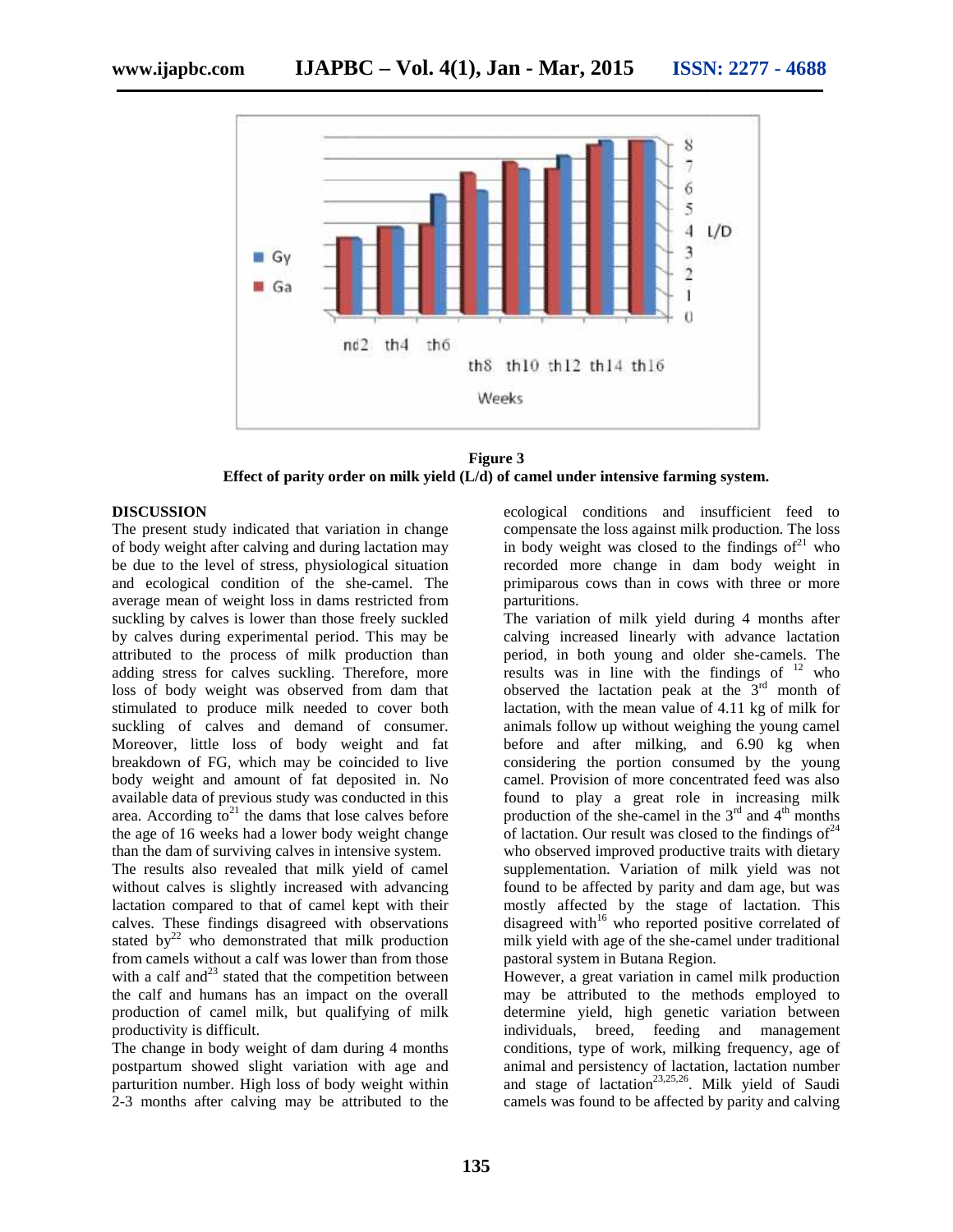year<sup>27</sup>, whereas test day yield was influenced by parity, calving year, stage of lactation, and test milk day, and dam's parity influenced weights at birth and 3 months, and birth season affected birth weight, weight at 6 months and average daily gain 3-6 months.

#### **CONCLUSION**

Milk yields of camels used could probably be increased by both selection and crossbreeding with well known high milk producing breeds. There should be a continuous evaluation and description of the performance potential (milk and meat) of all the existing stocks of the country. Evaluation of the milk production potential should be extended to include post-weaning period to effectively evaluate milk production persistency, a character suitable for dairy production.

#### **REFERENCES**

- 1. Faye B, Grech S, Korchani T. Le dromadaire. Entre feralisation et intensification. In: Domistication animales, dimensions socials et symboliques, VIIe<sup>eme</sup> coll. Int. HASRI. symboliques, VIIe<sup>eme</sup> coll. Int. HASRI. Villeurbanne, 2002; 21-23.
- 2. Farah KO, Nyariki DM, Ngugi RK, Noor IM, Guliye AY. The Somali and the Camel: Ecology, Management and Economics. Kamla-Raj Anthropol, 2004; 6(1): 45-55.
- 3. Mongi S. Camel production systems in Africa. FAO-ICAR Seminar on camelids, Tunis, ICAR technical series, 2004; 11-45.
- 4. Bhakat C, Raghavendra S, Sahani MS. Effect of different management conditions on rutting behavior of Indian dromedary camel. Emir J Agric Sci, 2005; 17 (2): 1-13.
- 5. Kadim IT, Mahgoub O, Purchas RW. A review of the growth, and of the carcass and meat quality characteristics of the one-humped camel (*Camelus dromedaries*). Meat Sci, 2008; 80: 555–569.
- 6. Kebebew T, Barrs RMT. Milk production performance of pastorally managed camels in Eastern Ethiopia. Proceedings of the  $6<sup>th</sup>$  Annual Conference, Ethiopian Society of Animal Production. 14-15 May, 1998; Ethiopia, Addis Ababa: 184-193.
- 7. Tezera G. Characterization of camel husbandry practices and camel milk and meat utilization in Jijiga and Shnlie zone, Somali region. An MSc. Thesis Presented to the School of Graduate Studies of Alemaya University, 1998; 145 pp.
- 8. Zeleke M, Bekele T. Effects of season on the productivity of camels *(Camelus dromedarius)* and the prevalence of their major parasites in Eastern Ethiopia. Trop Animal Health Prod, 2001; 33: 321- 329.
- 9. Khanna ND. Camel as a milch animal. Ind Farming, 1986; 36(5): 39-40.
- 10.Knoess KH, Makhudum AJ, Rafiq M, Hafeez M. Milk production potential of the dromedary with special reference to the province of Punjab, Pakistan. World Animal Rev, 1986; 57: 11-21.
- 11.Idriss B. Marketing of camels in the Soudan. CARDN/ACSAD /Camel/ P111/2003; Wardeh M.F. (Ed.): 34 p.
- 12.Faye B. Dairy productivity potential of camels. Proc. of the  $34<sup>th</sup>$  meeting FAO/ICAR, Session on camelids. Sousse (Tunisie). 28 May-3 June, 2004; 93-105.
- 13.Yagil R. Reproductive processes in camels (*Camelus dromedarius*). Israel J Vet Med, 2006; 61-68. Retrieved January 21, 2008; from http://www.isrvma.org.
- 14.Bakheit SA, Abu-Nikheila AM, Kijora C, Faye B. The impact of farming system on Sudanese camel milk production', Proceedings of WBC/ICAR 2008 Satellite meeting on camelid reproduction. Budapest (Hungary). 12-13 July, 2008; P. Nagy P and Huscenicza G (Eds): 88-90.
- 15.Hassabo A. Effect of feeding system on milk yield of camel kept around the urban area in Sudan during summer. In: International Camel Symposium. Garissa, Kenya,7-10 June, 2010.
- 16.Babiker EA, Abdel-Aziz BE, Elbashir HM, Ahmed AI. A field survey of some camel productive and reproductive traits in the Butana. ROAVS, 2011; 1(8): 553-555.
- 17.Faye B, Abdelhadi OMA, Ahmed AI, Bakheit SA. Camel in Sudan: future prospects. Livestock research for rural development, 2011.
- 18.Faye B, Bonnet P. Camel Sciences and Economy in the World: Current Situation and Perspectives. Proceeding of  $3<sup>rd</sup>$  conference of ISOCARD, 2012; Muscat, Oman.
- 19.Yagil R. The camel in today's world. A hand book on camel management. Bonn, Germany, Deustsche Welthungerhilfe. Germ Agro Action Research Report, 1994; No. 1.
- 20.Iqbal A, Gill RA, Khan BB, Younas M, Jasra AW. Comparative growth performance of camel calves kept under station and farmers' conditions. Proceeding of camel calves conference, Morocco, 1999; 110-113.
- 21.Leo OF, Wim VC, Sam DC, De Brabander DL. Body condition scoring in relation to changes in body weight and performance in Belgium Blue double muscled beef cows. Anim Res, 2006; 55: 121-130.
- 22.Bekele T. Milk production, fluid balance and temperature regulation in lactating camels *(Camelus dromedaries*) Doctoral Thesis, Swedish University of Agricultural Sciences Uppsala, 2010.